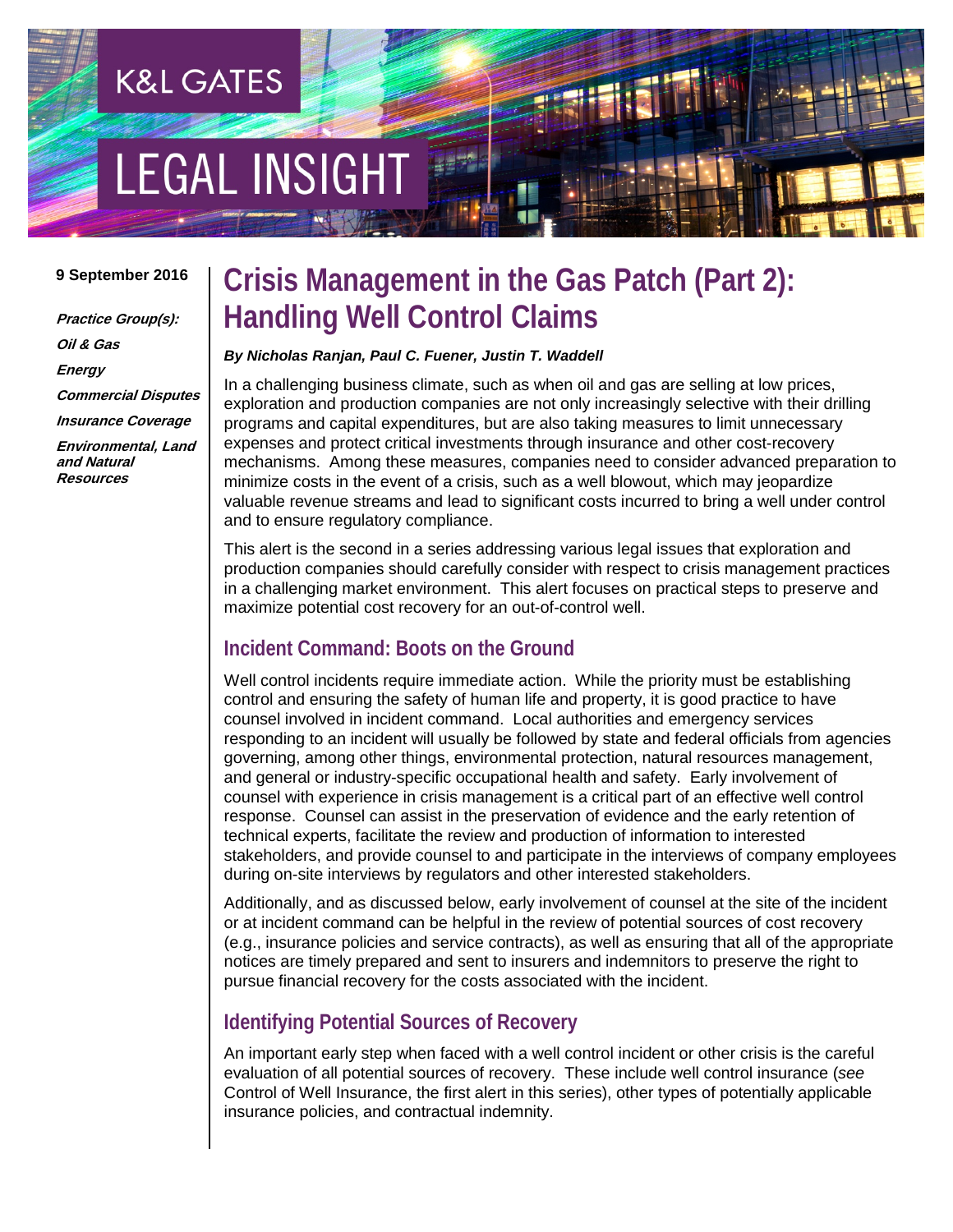# K&L GATES

# **Crisis Management in the Gas Patch (Part 2): Handling Well Control Claims**

#### *Insurance*

When attempting to identify relevant types of insurance coverage, the insurance policies containing these coverages may take a variety of different forms and may be termed in different ways. Some insurance policies provide much broader coverage, by means of endorsements or extensions, than the overall policy description might suggest. Where a company has a global insurance program, it is particularly important to check the company's "master" policy, which can include difference-in-conditions and difference-in-limits clauses designed to "plug any gaps" in the coverage provided by the relevant "local" policy.

Many businesses have insurance that responds to losses suffered to the policyholder's own property or profits. These policies cover both tangible property (e.g., equipment and inventory) and intangible property (e.g., business interruption coverage insuring against a policyholder's lost revenue). The insurance instruments containing these types of coverages may take a variety of different forms. Potentially relevant coverages include:

- **Property damage coverage.** Property insurance typically covers "physical loss of or damage to" insured property resulting from a covered cause of loss. "Insured property" often is broadly defined by the policy or applicable law. In addition to the insured's building or structure, policies typically expressly cover "business personal property", such as machinery and equipment and leased property. Policies also typically provide coverage for the property of third parties that is in the insured's "care, custody or control." As to the cause of loss, a business may have "all risk" coverage, which broadly covers all causes of loss that are not expressly excluded. Alternatively, the business may have "named peril" coverage, which covers against loss caused by various listed "perils" or causes of loss.
- **Business interruption coverage.** A policy covering property damage also typically reimburses the insured for its loss of earnings or revenue resulting from covered property damage. Note, however, that losses related to lost production of an oil or gas well may be excluded, depending on the language of the policy.
- **Contingent business interruption.** A policy including this coverage extends business interruption coverage to losses resulting from damage, not to the insured's own property, but to the property of an insured's supplier, customer, or some other business partner or entity, which damage renders that entity unable to conduct normal business operations. A business may have coverage, for example, if it suffers lost earnings or extra expense because a third-party's specialized equipment was damaged or destroyed in a well control incident.
- **Service interruption coverage.** Service interruption coverage provides coverage for business interruption attributable to the disruption of electric, telecommunication, and other critical services.
- **Claim preparation expenses.** This coverage generally provides coverage for expenses incurred by an insured to prepare, support, and certify a claim.

These coverages, which are found in many property insurance policies, may serve as a significant additional source of recovery for a business affected by a well control incident.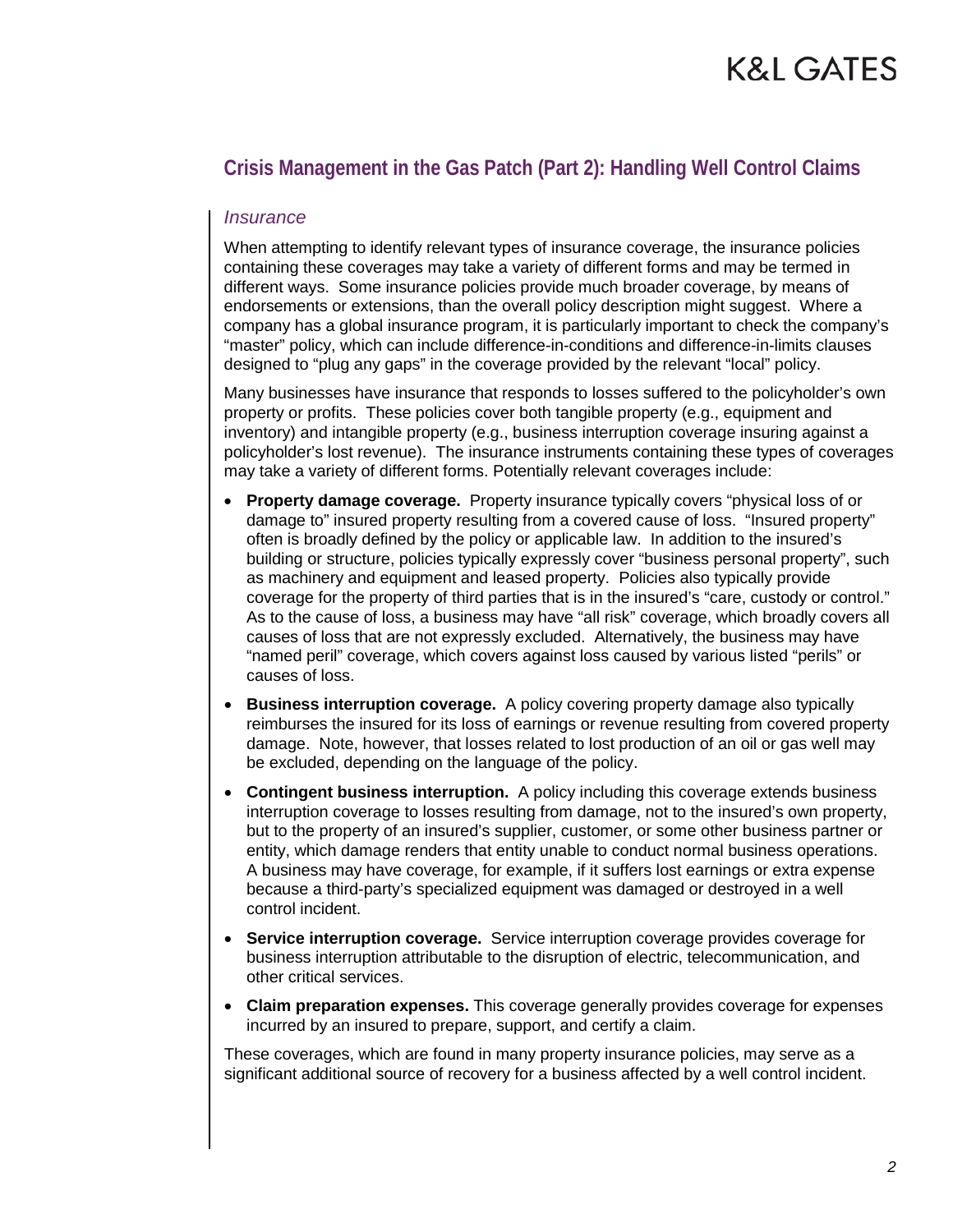# **K&L GATES**

# **Crisis Management in the Gas Patch (Part 2): Handling Well Control Claims**

### *Contractual Indemnity*

Some losses, however, may be difficult to recover from insurance, depending on the particular types of coverage and their terms and conditions. For example, well control policies may exclude loss or damage to property, whether that property is owned by the insured or a third party. Liability policies may exclude coverage for "owned property" or property in the "care, custody, and control of the insured." And first-party commercial property insurance, assuming that it is triggered by a well control incident, may not cover damage to a third party's property. Contractual indemnity may fill these and other potential "gaps" in insurance coverage available to respond to a well control incident.

Contractual indemnity is particularly important in the context of a well control incident. Oil and gas service contracts often include "knock for knock" indemnities. A knock for knock indemnity, in general, provides that both parties agree to indemnify the other for: death or injury to a party's employees; loss of, or damage to, the party's own property; and any pollution emanating from a party's property. Importantly, and subject to applicable law, these indemnities may be enforceable regardless of whether a party's own negligence may have caused or contributed to the loss in question.

# **Cost Tracking and Presenting a Claim**

Things are going to happen fast after a loss of well control. Keeping track of activities and costs at the site will be critical to later cost recovery efforts. Insurance policies often have various exclusions, sublimits, or deductibles that may apply depending on the particular circumstances of the loss. The manner in which the policyholder characterizes a loss and presents its claim may impact upon whether these limiting features of a policy are applied to its claim.

For example, insurance policies may exclude any employee-related costs, including overtime, travel, etc., and may state that in cases where both covered and noncovered liabilities are implicated, the insurer will pay only those costs associated with the covered portion of the claim. If the policyholder engages a law firm for a number of tasks associated with its crisis response, separate accounting and billing for defense costs associated with different claims and issues may improve a policyholder's ability to recoup those costs. The same goes for specialist well control firms and consultants and related equipment rental and service providers. It is recommended that a policyholder create a separate internal account for all costs of response and require that external service providers separately account for costs and fees associated with different aspects of the incident.

In addition, a policyholder is advised to consider retaining a third-party claims adjuster. Some well control and other policies may cover the cost of a third-party adjuster under a coverage extension for reimbursement of costs related to claims handling. Third party claims adjusters can help to properly present a claim, as well as to respond to insurer inquiries regarding the nature and reasonableness of response costs. This is particularly true in the well control context, where certain policy language may permit the insurer to argue that the policyholder could have brought the well under control earlier than it did, or that it did not use the "most prudent and economical means" while attempting to restore a damaged well.